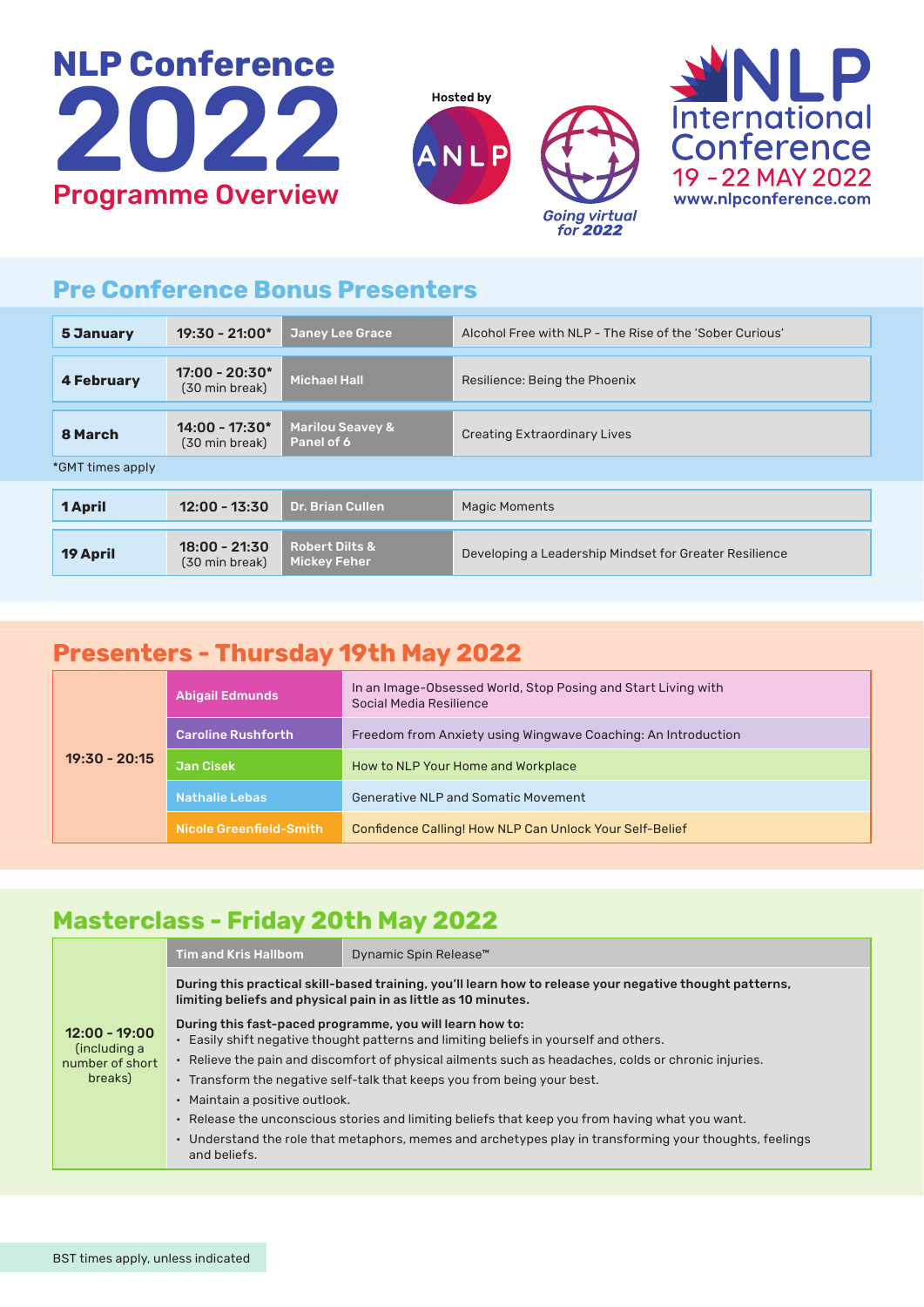





#### **Presenters - Saturday 21st May 2022**

|                                 | <b>Richard Bolstad</b>                              | Crisis and the Wheel of Change                                                                            |
|---------------------------------|-----------------------------------------------------|-----------------------------------------------------------------------------------------------------------|
|                                 | <b>Calandra Balfour &amp;</b><br>Fi Feehan          | The Self Regulating Ladder                                                                                |
|                                 | <b>Cherry Africa</b>                                | The Fired-up Leader: Dancing with Grace Through the Fire                                                  |
|                                 | <b>Laura Rigby</b>                                  | How to Create Happiness Without a Filter                                                                  |
| $09:00 - 10:30$                 | <b>Gaber Marolt</b>                                 | Parenting with Less Stress: Raising Resourceful Kids - Developing Meta Programs<br>of/in Children         |
|                                 | <b>Frank Pucelik</b>                                | <b>Meta Foundations</b>                                                                                   |
|                                 | Vassia Manika                                       | NLP Wellbeing: A Dynamic Approach in Healthy Mind & Body Connection                                       |
|                                 | <b>Nishith Shah</b>                                 | Modelling Excellence: The Missing Link in Modelling That Will Give You a Whole New<br>Perspective on Life |
|                                 | <b>Alison Lally</b>                                 | Building High Performance Teams the NASA Way                                                              |
|                                 | <b>Jeremy Lazarus</b>                               | Using Perceptual Positions with Groups & Teams                                                            |
|                                 | Kevin Downsworth                                    | What Life and the Universe are All About - Philosophy & NLP                                               |
| $11:00 - 12:30$                 | <b>Judith Lowe</b>                                  | Generative Coaching: Creative and Sustainable Change                                                      |
|                                 | <b>Nishe Patel</b>                                  | Accessing Hidden Resources by Engaging Inner Selves                                                       |
|                                 | <b>Melody Cheal</b>                                 | The Power of Group Supervision                                                                            |
|                                 | <b>Joanna Harper</b>                                | The Importance of Being Trauma Informed                                                                   |
| 15:30 - 19:00<br>(30 min break) | <b>Fiona Campbell</b>                               | Using the NLP Meta Model for Motivating Your Business Clients                                             |
|                                 | <b>Wendy Sullivan &amp;</b><br><b>Dr Paul Field</b> | Do You Know What You Want? Connecting to the Body's Wisdom                                                |
|                                 | <b>Reb Veale &amp;</b><br><b>Christel Land</b>      | Love Leading: A Radical Approach for the 21st Century                                                     |
|                                 | <b>Marc McDermott</b>                               | Milton Patterns as the Gateway to Quantum Consciousness:<br>The Human Interactive System™                 |
|                                 | <b>Sarah Frossell &amp;</b><br><b>Hilly Raphael</b> | Healing Lives with NLP: Co-researching Recovery                                                           |
|                                 | Jo Creed &<br><b>Annette Bradley</b>                | Seeing the Person, Not the Condition                                                                      |
|                                 | <b>Peter Freeth</b>                                 | The Magical Canvas of Projective Coaching                                                                 |
|                                 | <b>Dr Phil Parker</b>                               | Where Science Meets Ancient Wisdom: New NLP Tools Led by Ageless Ideas                                    |